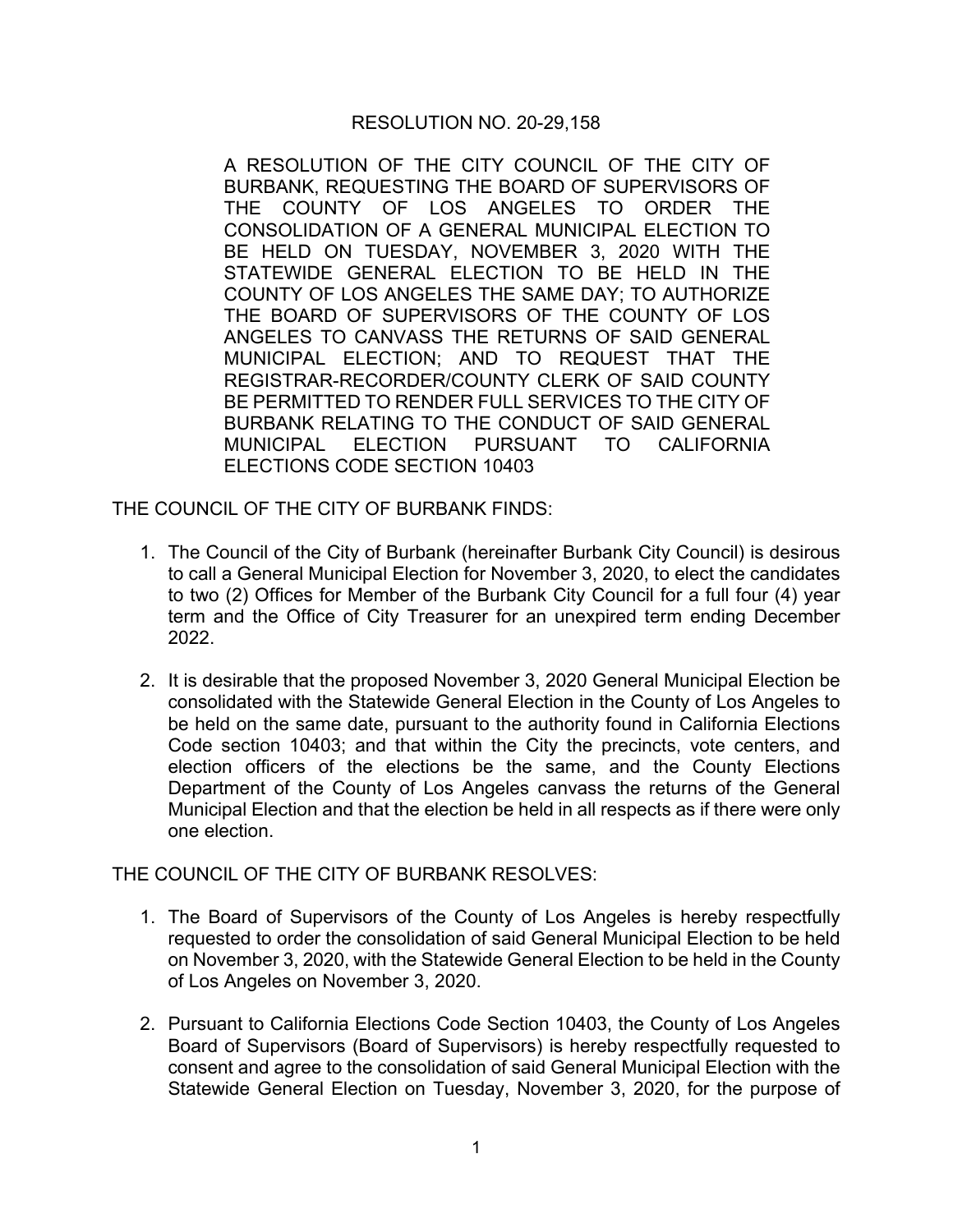electing two (2) Offices for Member of the Burbank City Council for a full four (4) year term ending on December 16, 2024 and the Office of City Treasurer for a unexpired term ending December 19, 2022 and for election services to be provided by the County Elections Department in conducting the General Municipal Election. The vote requirement is the candidate who receives the highest number of votes for that office is elected.

- 3. The Burbank City Council recognizes that the Consolidated Municipal Election will be conducted in the manner prescribed by Elections Code Section 10418. The County Elections Department is hereby authorized and respectfully requested to canvass the returns of said General Municipal Election. The Consolidated General Municipal Election shall be held in all respects as if there were only one election, and only one form of ballot shall be used.
- 4. The Board of Supervisors is requested to issue any necessary instruction to the County Elections Department to take any and all steps necessary for the holding of the consolidated election and the City Clerk, as the City of Burbank Elections Official, is authorized and directed to work with the County Elections Department as necessary and appropriate.
- 5. The Board of Supervisors of the County of Los Angeles is hereby authorized and respectfully requested to authorize and permit the Registrar-Recorder/County Clerk of the County of Los Angeles to:
	- a) Print and supply ballots for said City of Burbank General Municipal Election;
	- b) Mail the City's sample ballots and candidate statements of qualifications to the electors of the City of Burbank as part of the same material that will be mailed to the voters of the Statewide General Election to be held in the County of Los Angeles;
	- c) Perform such other services as may be required for the consolidation and conduct of said City of Burbank General Municipal Election with said Statewide General Election to be held in the County of Los Angeles.
- 6. The election precincts, vote centers, hours of voting, and officers of election for said County of Los Angeles conducted statewide election, as established, designated and named by the County of Los Angeles Board of Supervisors, California, for said conducted statewide election, and as set forth in any notice pertaining to said County conducted statewide election, which has been or will be published by the County of Los Angeles, are hereby established, designated and named, respectively, as the election precincts, vote centers, hours of voting, and officers of election for this Consolidated Municipal Election. Only one ballot, namely the ballot used at said County conducted statewide election, shall be used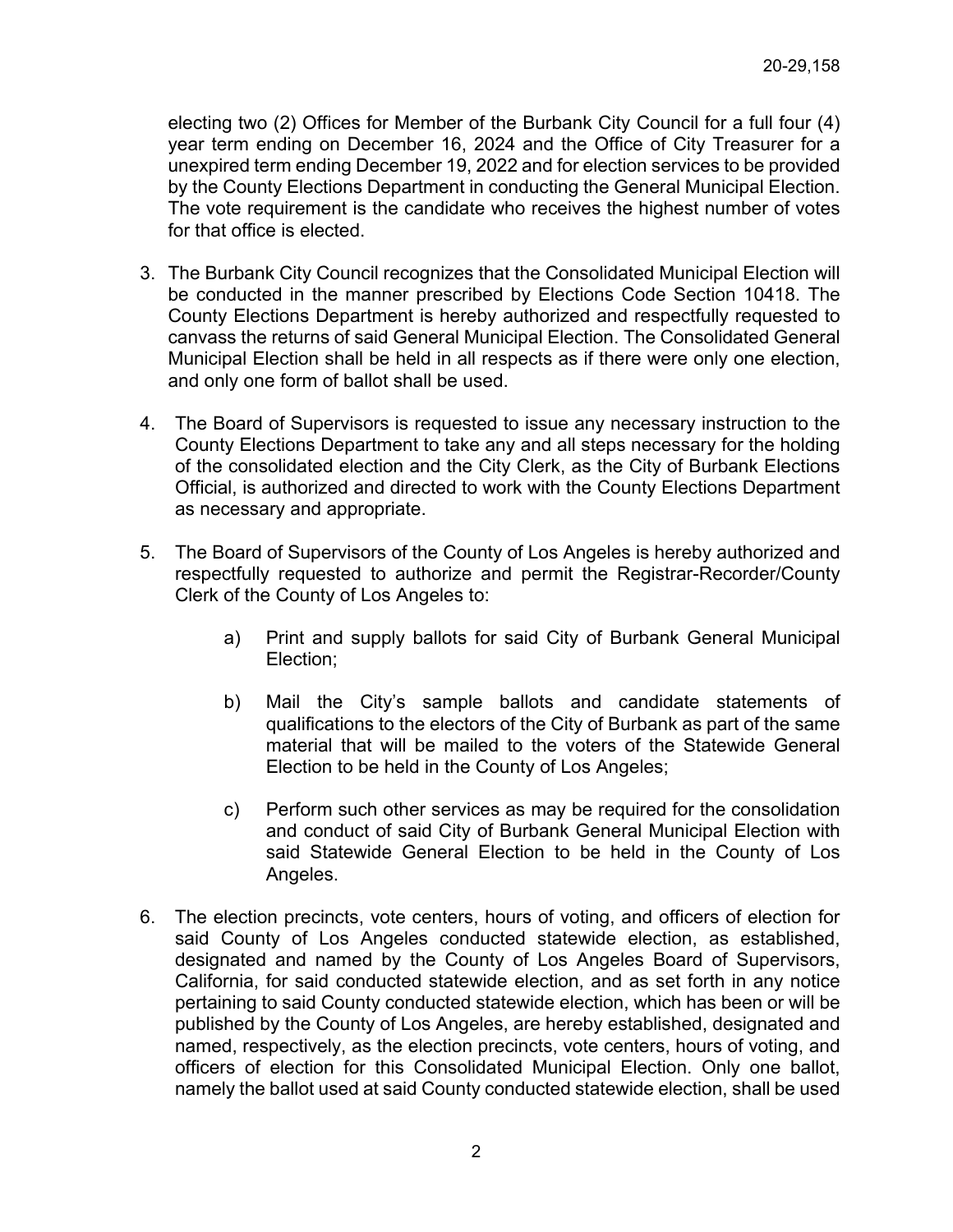for this General Municipal Election, and such election shall be held in all respects as if there were only one election.

- 7. The vote centers for the election shall be open as required during the identified voting period pursuant to California Elections Code sections 4007 and 14401.
- 8. The City of Burbank recognizes that additional costs will be incurred by the County by reason of this consolidation and agrees to reimburse the County for any costs.
- 9. The City Clerk shall certify to the passage of this resolution and shall deliver a certified copy of this resolution to the Board of Supervisors of the County of Los Angeles and transmit an electronic copy to the Board of Supervisors and the Registrar-Recorder/County Clerk of the County of Los Angeles.

PASSED and ADOPTED this 23rd day of June, 2020.

s/Sharon Springer Sharon Springer Mayor

Approved as to Form: Attest: **Office of the City Attorney** 

\_s/Zizette Mullins\_\_\_\_\_\_\_\_\_\_\_\_\_ By: \_s/Amy Albano\_\_\_\_\_\_\_\_\_\_\_ Zizette Mullins, MMC, City Clerk